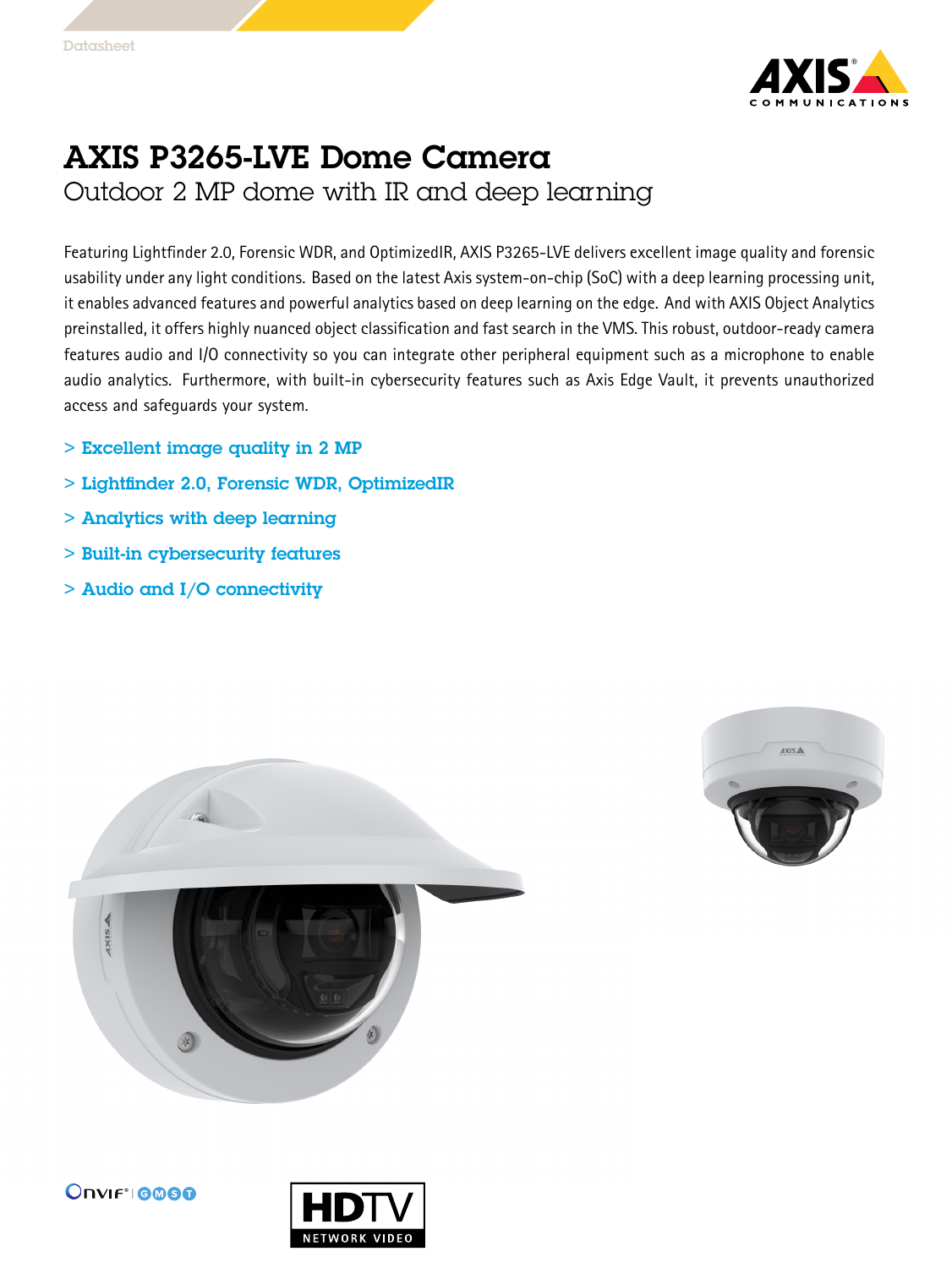## AXIS P3265-LVE Dome Camera

| Camera                                  |                                                                                                                                                                                                                                                                                                                                                                                                           |  |
|-----------------------------------------|-----------------------------------------------------------------------------------------------------------------------------------------------------------------------------------------------------------------------------------------------------------------------------------------------------------------------------------------------------------------------------------------------------------|--|
| Image sensor                            | 1/2.8" progressive scan RGB CMOS                                                                                                                                                                                                                                                                                                                                                                          |  |
| Lens                                    | Varifocal, 3.4-8.9 mm, F1.8<br>Horizontal field of view: 100°-36°<br>Vertical field of view: 53°-20°<br>Minimum focus distance: 50 cm (20 in)<br>IR corrected, remote zoom and focus, P-Iris control                                                                                                                                                                                                      |  |
| Day and night                           | Automatically removable infrared-cut filter                                                                                                                                                                                                                                                                                                                                                               |  |
| Minimum<br>illumination                 | With Forensic WDR and Lightfinder 2.0:<br>Color: 0.1 lux at 50 IRE, F1.8<br><b>B/W:</b> 0 lux at 50 IRE, F1.8                                                                                                                                                                                                                                                                                             |  |
| Shutter speed                           | 1/66500 s to 2 s                                                                                                                                                                                                                                                                                                                                                                                          |  |
| Camera angle<br>adjustment              | Pan $\pm$ 180°, tilt $\pm$ 75°, rotation $\pm$ 175°                                                                                                                                                                                                                                                                                                                                                       |  |
| System on chip (SoC)                    |                                                                                                                                                                                                                                                                                                                                                                                                           |  |
| Model                                   | ARTPEC-8                                                                                                                                                                                                                                                                                                                                                                                                  |  |
| Memory                                  | 1024 MB RAM, 8192 MB Flash                                                                                                                                                                                                                                                                                                                                                                                |  |
| Compute<br>capabilities                 | Deep learning processing unit (DLPU)                                                                                                                                                                                                                                                                                                                                                                      |  |
| Video                                   |                                                                                                                                                                                                                                                                                                                                                                                                           |  |
| Video<br>compression                    | H.264 (MPEG-4 Part 10/AVC) Baseline, Main, and High Profiles<br>H.265 (MPEG-H Part 2/HEVC) Main Profile<br><b>Motion JPEG</b>                                                                                                                                                                                                                                                                             |  |
| Resolution                              | 1920x1080 to 160x90                                                                                                                                                                                                                                                                                                                                                                                       |  |
| Frame rate                              | With WDR: 25/30 fps with power line frequency 50/60 Hz<br>Without WDR: 50/60 fps with power line frequency 50/60 Hz                                                                                                                                                                                                                                                                                       |  |
| Video streaming                         | Multiple, individually configurable streams in H.264, H.265, and<br>Motion JPEG<br>Axis Zipstream technology in H.264 and H.265<br>Controllable frame rate and bandwidth<br>VBR/ABR/MBR H.264/H.265<br>Video streaming indicator                                                                                                                                                                          |  |
| Multi-view<br>streaming                 | Up to 2 individually cropped out view areas in full frame rate                                                                                                                                                                                                                                                                                                                                            |  |
| Image settings                          | Saturation, contrast, brightness, sharpness, Forensic WDR: up to<br>120 dB depending on scene, white balance, day/night threshold,<br>local contrast, tone mapping, exposure mode, exposure zones,<br>defogging, barrel distortion correction, compression, rotation: 0°,<br>90°, 180°, 270° including Corridor Format, mirroring, dynamic<br>text and image overlay, privacy masks, polygon privacy mask |  |
| Pan/Tilt/Zoom                           | Digital PTZ, preset positions                                                                                                                                                                                                                                                                                                                                                                             |  |
| Audio                                   |                                                                                                                                                                                                                                                                                                                                                                                                           |  |
| Audio streaming                         | Two-way, full duplex                                                                                                                                                                                                                                                                                                                                                                                      |  |
| Audio encoding                          | 24bit LPCM, AAC-LC 8/16/32/44.1/48 kHz, G.711 PCM 8 kHz,<br>G.726 ADPCM 8 kHz, Opus 8/16/48 kHz<br>Configurable bit rate                                                                                                                                                                                                                                                                                  |  |
| Audio<br>input/output                   | External microphone input, line input, digital input with ring<br>power, line output, automatic gain control                                                                                                                                                                                                                                                                                              |  |
| <b>Network</b>                          |                                                                                                                                                                                                                                                                                                                                                                                                           |  |
| Security                                | Password protection, IP address filtering, HTTPS <sup>a</sup> encryption,<br>IEEE 802.1x (EAP-TLS) <sup>a</sup> network access control, digest<br>authentication, user access log, centralized certificate<br>management, brute force delay protection, signed firmware,<br>secure boot<br>signed video, Axis Edge Vault, Axis device ID, secure keystore<br>(CC EAL4 certified)                          |  |
| Supported<br>protocols                  | IPv4, IPv6 USGv6, ICMPv4/ICMPv6, HTTP, HTTPS <sup>a</sup> , HTTP/2,<br>TLS <sup>a</sup> , QoS Layer 3 DiffServ, FTP, SFTP, CIFS/SMB, SMTP, mDNS<br>(Bonjour), UPnP®, SNMP v1/v2c/v3 (MIB-II), DNS/DNSv6, DDNS,<br>NTP, RTSP, RTCP, RTP, SRTP, TCP, UDP, IGMPv1/v2/v3, DHCPv4/v6,<br>ARP, SOCKS, SSH, SIP, LLDP, CDP, MQTT v3.1.1, Syslog, Link-Local<br>address (ZeroConf)                                |  |
| System integration                      |                                                                                                                                                                                                                                                                                                                                                                                                           |  |
| Application<br>Programming<br>Interface | Open API for software integration, including VAPIX <sup>®</sup> and<br>AXIS Camera Application Platform; specifications at axis.com<br>One-click cloud connection                                                                                                                                                                                                                                         |  |

|                                 | ONVIF® Profile G, ONVIF® Profile M, ONVIF® Profile S, and<br>ONVIF <sup>®</sup> Profile T, specification at onvif.org<br>Support for Session Initiation Protocol (SIP) for integration with<br>Voice over IP (VoIP) systems, peer to peer or integrated with<br>SIP/PBX.                                                                                                                                                                                                                                                                                                                                                                                                                                                                                                                                                                                                                                                                                                                                                                                                |
|---------------------------------|-------------------------------------------------------------------------------------------------------------------------------------------------------------------------------------------------------------------------------------------------------------------------------------------------------------------------------------------------------------------------------------------------------------------------------------------------------------------------------------------------------------------------------------------------------------------------------------------------------------------------------------------------------------------------------------------------------------------------------------------------------------------------------------------------------------------------------------------------------------------------------------------------------------------------------------------------------------------------------------------------------------------------------------------------------------------------|
| Onscreen<br>controls            | Day/night shift<br>Defogging<br>Wide dynamic range<br>Video streaming indicator<br>IR illumination                                                                                                                                                                                                                                                                                                                                                                                                                                                                                                                                                                                                                                                                                                                                                                                                                                                                                                                                                                      |
| <b>Event actions</b>            | <b>Event conditions</b> Analytics, external input, supervised external input, virtual inputs<br>through API<br>Audio: audio clip playing, audio clip currently playing<br>Call: state, state change<br>Device status: above operating temperature, above or below<br>operating temperature, below operating temperature, within<br>operating temperature, IP address removed, new IP address,<br>network lost, system ready, ring power overcurrent protection,<br>live stream active<br>Digital audio: digital signal contains Axis metadata, digital signal<br>has invalid sample rate, digital signal missing, digital signal okay<br>Edge storage: recording ongoing, storage disruption, storage<br>health issues detected<br>I/O: digital input, manual trigger, virtual input<br>MQTT: subcribe<br>Scheduled and recurring: schedule<br>Video: average bitrate degradation, day-night mode, live stream<br>open, tampering<br>Overlay text, external output activation, play audio clip, zoom<br>preset, day/night mode, flash status LED, use lights, set defog |
|                                 | mode, set WDR mode<br>Calls: end SIP call, make SIP call, answer call<br>$1/0$ : toggle $1/0$ once, toggle $1/0$ while the rule is active<br>MQTT: publish<br>Notification: email, HTTP, HTTPS, TCP, and SNMP trap<br>Pre- and post-alarm video or image buffering for recording or<br>upload<br>Record video: SD card and network share<br>Upload of images or video clips: FTP, SFTP, HTTP, HTTPS, network<br>share, and email                                                                                                                                                                                                                                                                                                                                                                                                                                                                                                                                                                                                                                        |
| Data streaming                  | Event data                                                                                                                                                                                                                                                                                                                                                                                                                                                                                                                                                                                                                                                                                                                                                                                                                                                                                                                                                                                                                                                              |
| Built-in<br>installation aids   | Remote zoom and focus, straighten image, pixel counter, level<br>grid                                                                                                                                                                                                                                                                                                                                                                                                                                                                                                                                                                                                                                                                                                                                                                                                                                                                                                                                                                                                   |
| Analytics<br><b>AXIS Object</b> | Object classes: humans, vehicles (types: cars, buses, trucks,                                                                                                                                                                                                                                                                                                                                                                                                                                                                                                                                                                                                                                                                                                                                                                                                                                                                                                                                                                                                           |
| Analytics                       | bikes)<br>Trigger conditions: line crossing, object in area<br>Up to 10 scenarios<br>Metadata visualized with color-coded bounding boxes<br>Polygon include/exclude areas<br>Perspective configuration<br><b>ONVIF Motion Alarm event</b>                                                                                                                                                                                                                                                                                                                                                                                                                                                                                                                                                                                                                                                                                                                                                                                                                               |
| Applications                    | Included<br>AXIS Object Analytics<br>AXIS Video Motion Detection, active tampering alarm, audio<br>detection<br>Support for AXIS Camera Application Platform enabling<br>installation of third-party applications, see <i>axis.com/acap</i>                                                                                                                                                                                                                                                                                                                                                                                                                                                                                                                                                                                                                                                                                                                                                                                                                             |
| General                         |                                                                                                                                                                                                                                                                                                                                                                                                                                                                                                                                                                                                                                                                                                                                                                                                                                                                                                                                                                                                                                                                         |
| Casing                          | IP66-, NEMA 4X- and IK10-rated<br>Polycarbonate hard coated dome<br>Polycarbonate casing and weathershield<br>Color: white NCS S 1002-B<br>For repainting instructions, go to the product's support<br>page. For information about the impact on warranty, go to<br>axis.com/warranty-implication-when-repainting.                                                                                                                                                                                                                                                                                                                                                                                                                                                                                                                                                                                                                                                                                                                                                      |
| Mounting                        | Mounting bracket with junction box holes (double-gang,<br>single-gang, and 4" octagon) and for wall or ceiling mount<br>1/4"-20 UNC tripod screw thread                                                                                                                                                                                                                                                                                                                                                                                                                                                                                                                                                                                                                                                                                                                                                                                                                                                                                                                 |
| Sustainability                  | PVC free, 4.1% recycled plastics                                                                                                                                                                                                                                                                                                                                                                                                                                                                                                                                                                                                                                                                                                                                                                                                                                                                                                                                                                                                                                        |